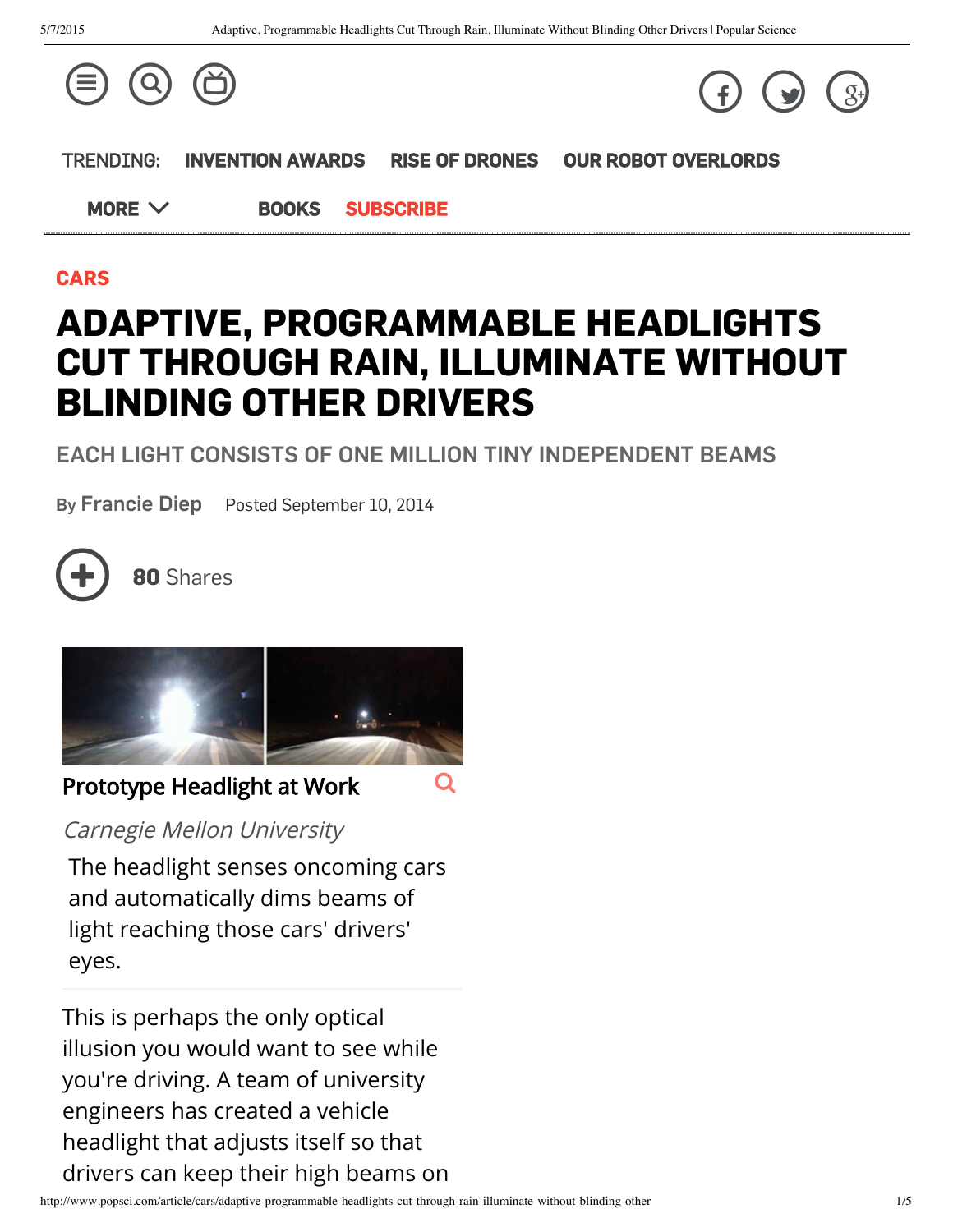even when other cars are coming toward them. To the driver, the light still looks extra-bright. But from the point of view of the oncoming driver, it's automatically dimmed.

That's not the only thing the prototype headlight is able to do. It's also able to project arrows or lane markers onto the road. It can sense upcoming street signs and shine more light onto them. And it can make raindrops or snowflakes seem to "disappear" from its beam, to clear the vision of the driver—a trick that this team of engineers, from Carnegie Mellon [University,](http://www.popsci.com/cars/article/2013-04/new-headlights-make-rain-disappear) has been working on for a few years now.

How does it all work? The headlight is actually made up of not just one beam of light, but one million tiny, individual beams. The individual beams are created the same way pixels on a projector are. There's a semiconductor chip that has an array of a million tiny mirrors on it. The mirrors flip to modulate each pixel's brightness.

This way, the system can turn off some beams sometimes without the driver noticing too much. To make raindrops "disappear," the system tracks falling rain, predicts where the drops are going, and then turns off the beams that would otherwise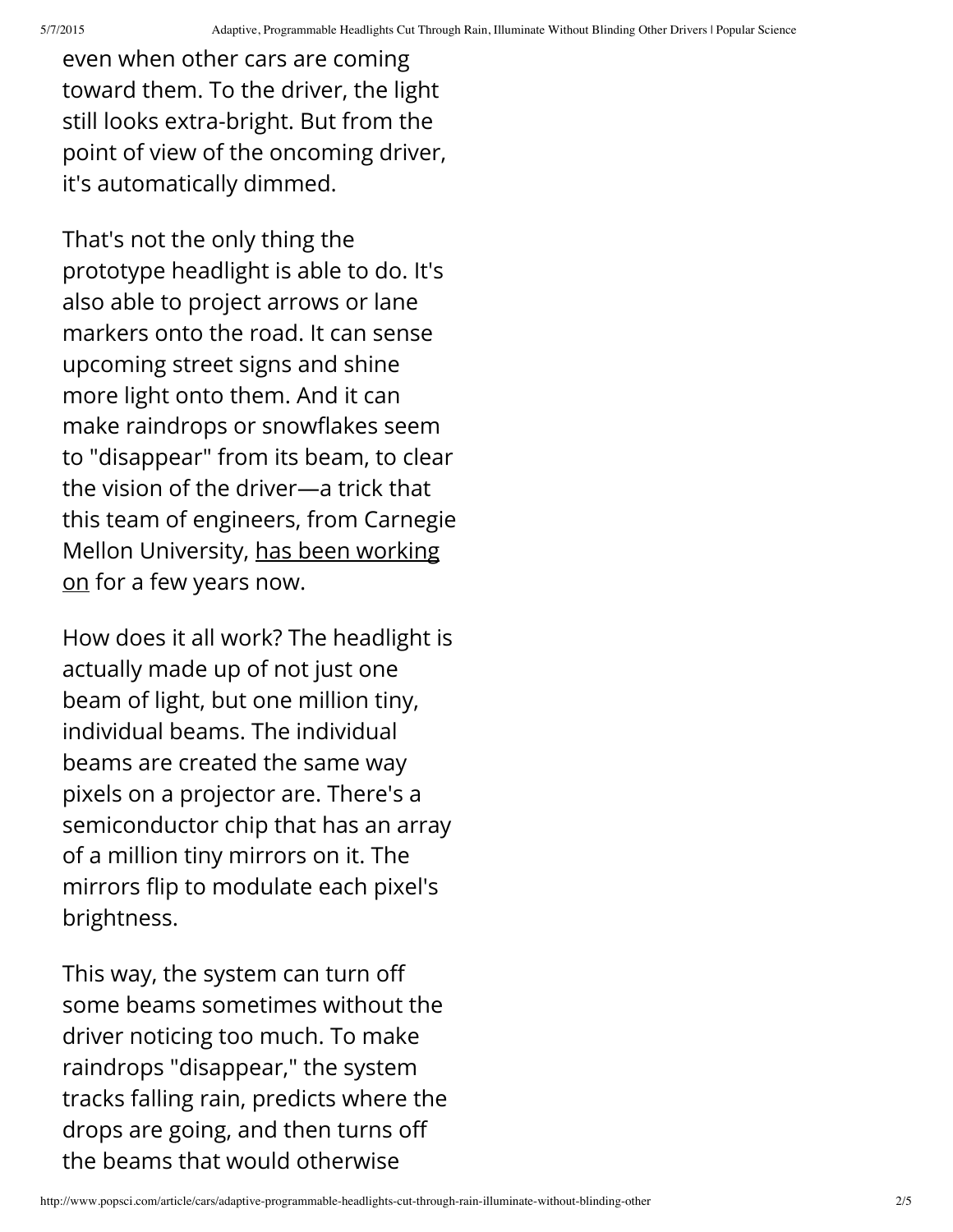reflect light off the drops. To make headlights appear dimmer to oncoming drivers, the system tracks other cars and turns off only the beams that are aimed at those drivers. To make arrows on the road, the beams project their light accordingly. It's like having a football field full of dorky marching-band players that you can rearrange into whatever patterns you like. (I was in marching band in high school).

> The headlight's on-board computer reacts to what it senses whether it's cars, raindrops, street signs or anything else within 1 to 2.5 milliseconds, according to Carnegie Mellon [University.](http://www.cmu.edu/news/stories/archives/2014/september/september9_smartheadlights.html) That's an improvement from last year, when the university had only a raindropdisappearing

# Throwing Shade

Carnegie Mellon **University** Illustration showing how the prototype headlight is able to look dim to others while bright to the driver.

worked with a 13-millisecond delay.

Q

## Some car companies have already

light, that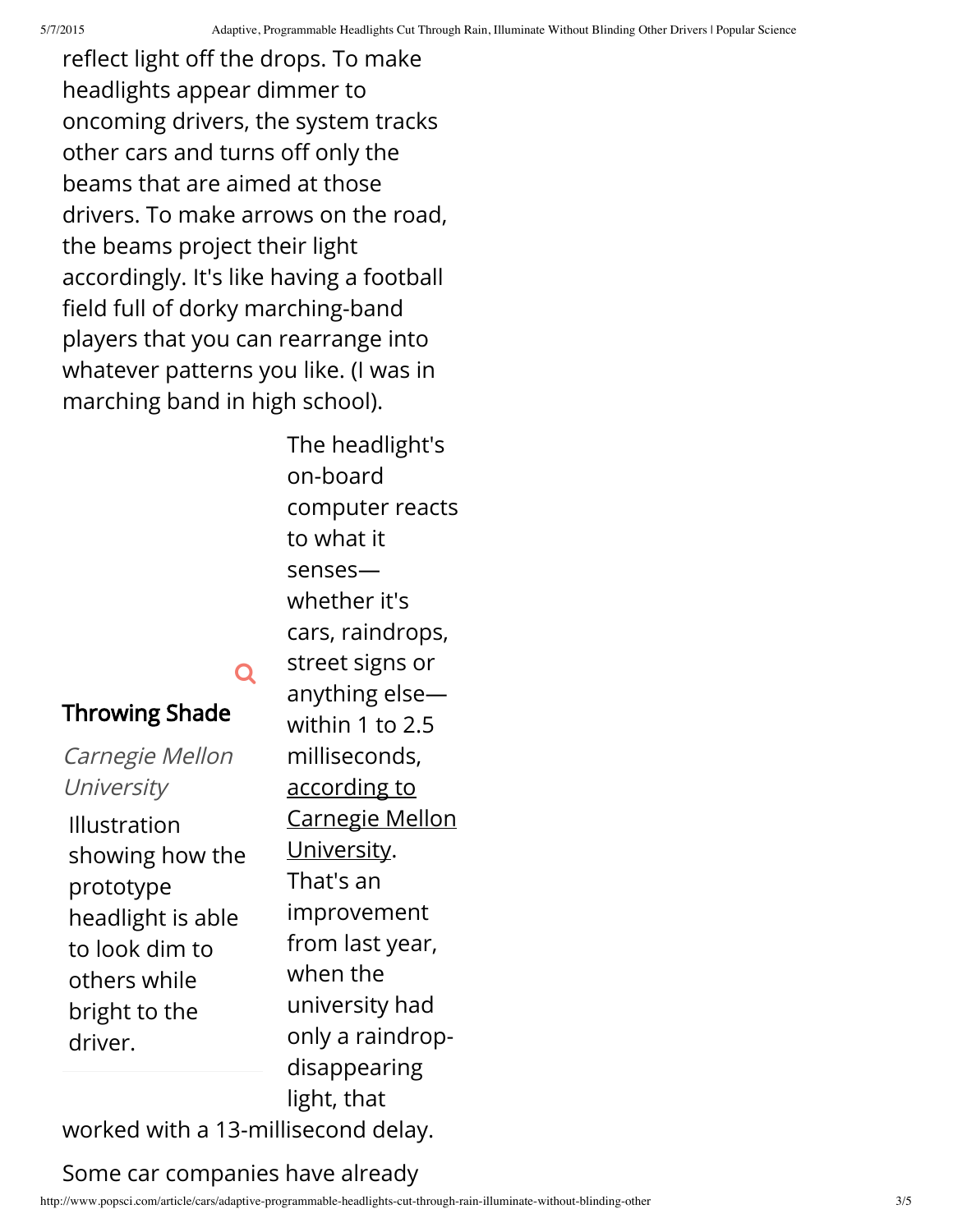created and sold high beams that appear dimmer to other carss. (Although they seem to be [illegal](http://www.autonews.com/article/20130513/OEM11/305139967/toyota-puts-high-beams-on-headlight-regulation) in the U.S.) Those adaptive high-beams work in much the same way, aiming many beams of light at the world and dimming only those that point at other drivers. However, CMU emphasizes that its programmable light is able to project any number of custom arrangements, not just the dim-for-others program.

CMU's versatility comes at a price. It's too large (and probably too expensive and delicate) to go into cars now. The university plans to install it into a truck for testing next year. It will take a few more years yet to miniaturize the light enough for ordinary cars.

TAGS: [CARS](http://www.popsci.com/tags/cars), [HEADLIGHTS](http://www.popsci.com/tags/headlights), HIGH [BEAMS](http://www.popsci.com/tags/high-beams), [SELF-DRIVING](http://www.popsci.com/tags/self-driving-cars) CARS, [ROBOT](http://www.popsci.com/tags/robot-cars) CARS



80 Shares